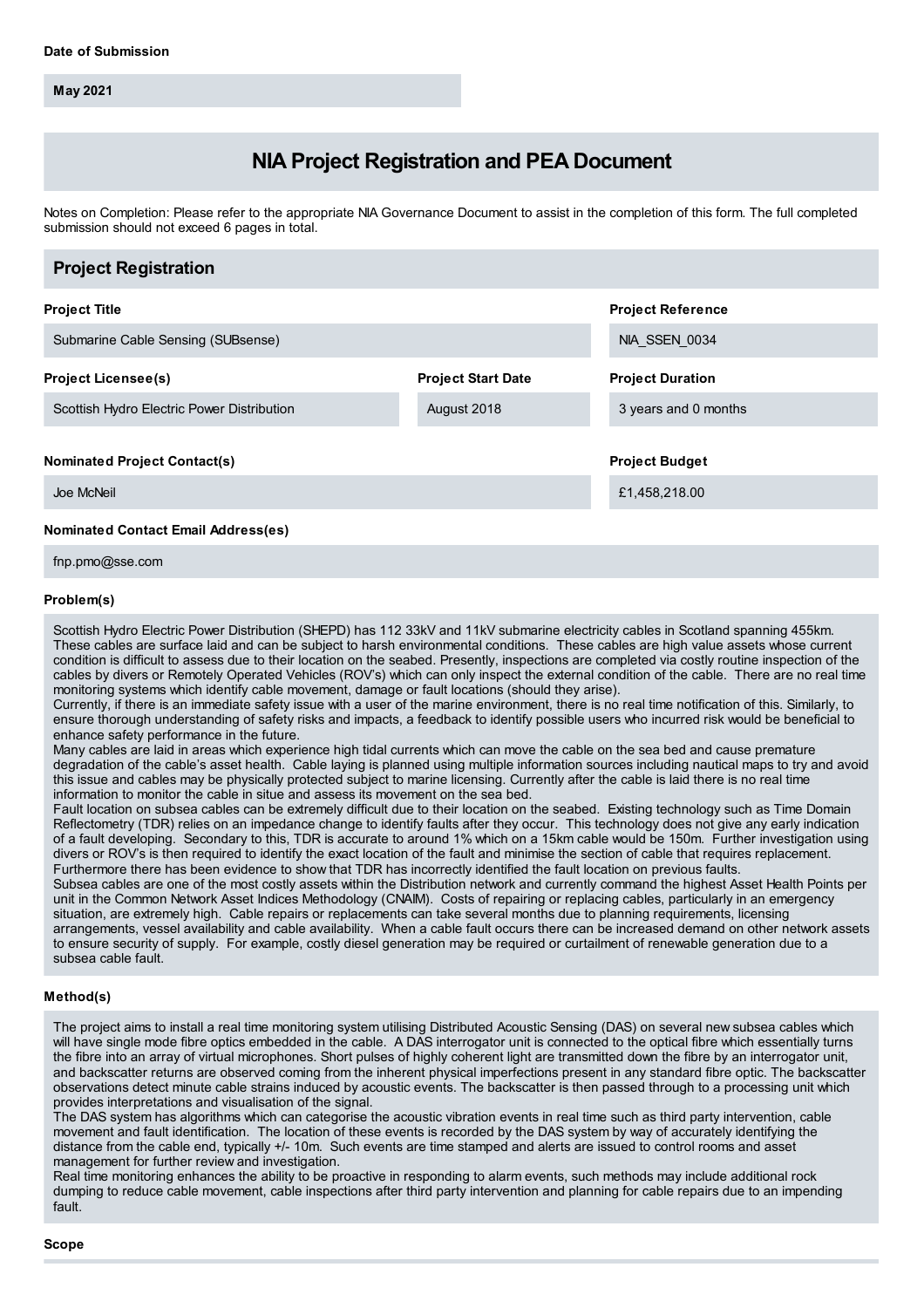The scope of the project is to install a live system on several cables which are due to be laid in a variety of different locations to monitor for third party intervention, cable movement and fault detection. These cables will be monitored during the project and the data gathered will be assessed by the relevant teams. An evaluation will be completed at the end of the trial with recommendations of the system's suitability for transfer to BAU.

# **Objectives(s)**

The objectives of the project are:

·To have installed multiple fully functional DAS systems providing real time monitoring of submarine cables.

·Establish an effective communications method to enable real time alerts from remote islands to be received, investigated and actioned from asset management.

·Documented a baseline condition of the monitored submarine cables.

·To monitor for an extended period to assess for alerts from third party intervention, cable movement or cable faults.

·To have gained an understanding of the system's suitability as a condition monitoring tool for business as usual adoption and its impact on asset

·Created a specification for condition monitoring best practices to be used on submarine cables.

### **Success Criteria**

The project will be deemed as successful if all of the items in the scope are met and the TRL level is increased to TRL 9; or if the project clearly shows that this methodology is not suitable for full scale deployment.

# **Technology Readiness Level at Start**

**Technology Readiness Level at Completion**

TRL 6

TRI 9

# **Project Partners and External Funding**

N/A

# **Potential for New Learning**

The project will provide valuable new learning relating to:

·Third party intervention -Real time notification of anchor strikes.

Enhanced understanding of vessel activity near cables.

·Tidal Cable Movement – Monitoring for changes to as laid condition.

Effectiveness of current laying techniques, burying, rock dumping etc.

·Fault Identification – Real time monitoring for acoustic signal created from partial discharge.

Accurate fault location.

·Learning from the above items allows refinement to planning for future installations and subsea cable design.

The learning acquired from the project will be disseminated to other Network Licensees through publication on an online portal and via an external dissemination event.

# **Scale of Project**

This project is designed to get maximum learning for minimal cost and is expected to take this technology through to TRL 9 at which point it could be a candidate for full-scale deployment. Any smaller scale project would limit the possibility of conducting a full-scale field deployment of this technology directly after this project. The technology must be assessed in a live environment in order to determine whether it is fit for purpose.

# **Geographical Area**

This project will be undertaken within the Scottish Hydro Electric Power Distribution licence area in Scotland.

# **Revenue Allowed for in the RIIO Settlement**

Under RIIO-ED1, an overall revenue allowance of £44M has been set to carry out replacement of 91km of subsea cables. No allowance has been made for real time monitoring of subsea cables. No savings are expected during project implementation; future savings may be possible depending on the outcomes of the project and transfer to BAU.

# **Indicative Total NIA Project Expenditure**

The total expenditure expected from the project is £1,458,218. 90% of which £1,312,396 is allowable NIA expenditure.

# **Project Eligibility Assessment**

**Specific Requirements 1**

1a. A NIA Project must have the potential to have a Direct Impact on a Network Licensee's network or the operations of the System Operator and involve the Research, Development, or Demonstration of at least one of the following (please tick which **applies):**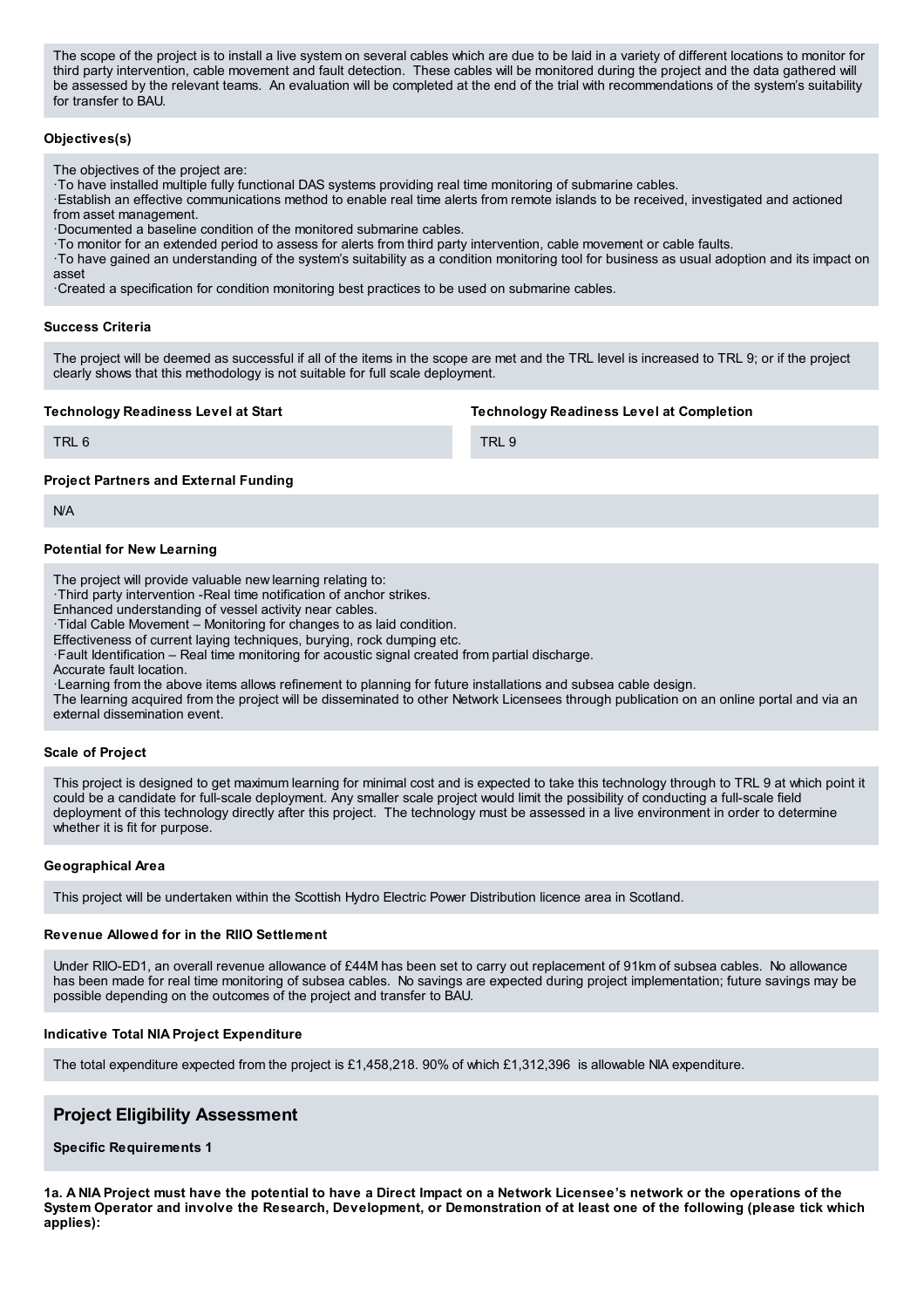| A specific piece of new (i.e. unproven in GB, or where a Method has been trialled outside the GB the Network Licensee must justify<br>repeating it as part of a Project) equipment (including control and communications systems and software)                                                                                                                                                                                                                                                                  | X |
|-----------------------------------------------------------------------------------------------------------------------------------------------------------------------------------------------------------------------------------------------------------------------------------------------------------------------------------------------------------------------------------------------------------------------------------------------------------------------------------------------------------------|---|
| A specific novel arrangement or application of existing licensee equipment (including control and/or communications systems<br>and/or software)                                                                                                                                                                                                                                                                                                                                                                 |   |
| A specific novel operational practice directly related to the operation of the Network Licensee's System                                                                                                                                                                                                                                                                                                                                                                                                        |   |
| A specific novel commercial arrangement                                                                                                                                                                                                                                                                                                                                                                                                                                                                         |   |
| <b>Specific Requirements 2</b><br>2a. Has the Potential to Develop Learning That Can be Applied by all Relevant Network Licensees                                                                                                                                                                                                                                                                                                                                                                               |   |
| Please explain how the learning that will be generated could be used by relevant Network Licenses.                                                                                                                                                                                                                                                                                                                                                                                                              |   |
| Any other Network Licensees will encounter similar problem of assessing subsea cable asset condition. The learning provided by the<br>project will include the operational and functional experience of using a real time monitoring system which will be useful to other Network<br>Licensees who have subsea cables. The technology can also be used on land based cables that have an optical fibre - their third party<br>intervention risk could come from other sources such as digging near live cables. |   |
| 2b. Is the default IPR position being applied?                                                                                                                                                                                                                                                                                                                                                                                                                                                                  |   |
| Yes                                                                                                                                                                                                                                                                                                                                                                                                                                                                                                             | X |
| 2c. Has the Potential to Deliver Net Financial Benefits to Customers?                                                                                                                                                                                                                                                                                                                                                                                                                                           |   |
| Yes                                                                                                                                                                                                                                                                                                                                                                                                                                                                                                             | х |

# **Please provide an estimate of the saving if the Problem is solved.**

An estimate of the cost saving form using Distributed Acoustic Sensing can vary dependant on which benefit is realised in each individual case. Repairs or replacement of any submarine cable can cost several million pounds, these costs can rise significantly if there is an emergency repair required or if a cable has no redundancy from another supply cable. DAS can provide asset management with supplementary data regarding the current condition of subsea cables and historical data of the environment in which the cable has been operated. This data will further benefit the planning for cable replacements.

# Please provide a calculation of the expected financial benefits of a Development or Demonstration Project (not required for **Research Projects). (Base Cost - Method Cost, Against Agreed Baseline).**

Base Cost = £80.17M (50 year operation) - Method Cost = £70.86M (50 year operation) Estimated cost Savings = £9.31M (NPV) Cost savings are estimated at £9.31M by deferring asset replacement by 10 years via the learning from real time cable monitoring. Cost and savings may vary dependant on cable installation costs.

Please provide an estimate of how replicable the Method is across GB in terms of the number of sites, the sort of site the method could be applied to, or the percentage of the Network Licensees system where it could be rolled-out.

# **Please provide an outline of the costs of rolling out the Method across GB.**

The methodology could be utilised on any subsea cable with an integrated fibre optic core (up to 80km). The majority of subsea cables are in the Scottish Hydro Electric Power Distribution network area however the learning would be applicable to other DNO's, Transmission Operators and OFTO's who own and operate subsea cables.

The costs detailed above indicate the cost savings of using this method over not having one. The costs of GB roll out of the method proposed depend on the number of subsea cables which will have an integrated fibre optic core. Costs are also dependent on subsea cable locations and associated communications costs which cannot be estimated for other cable owners.

# **2d. Does not Lead to Unnecessary Duplication**